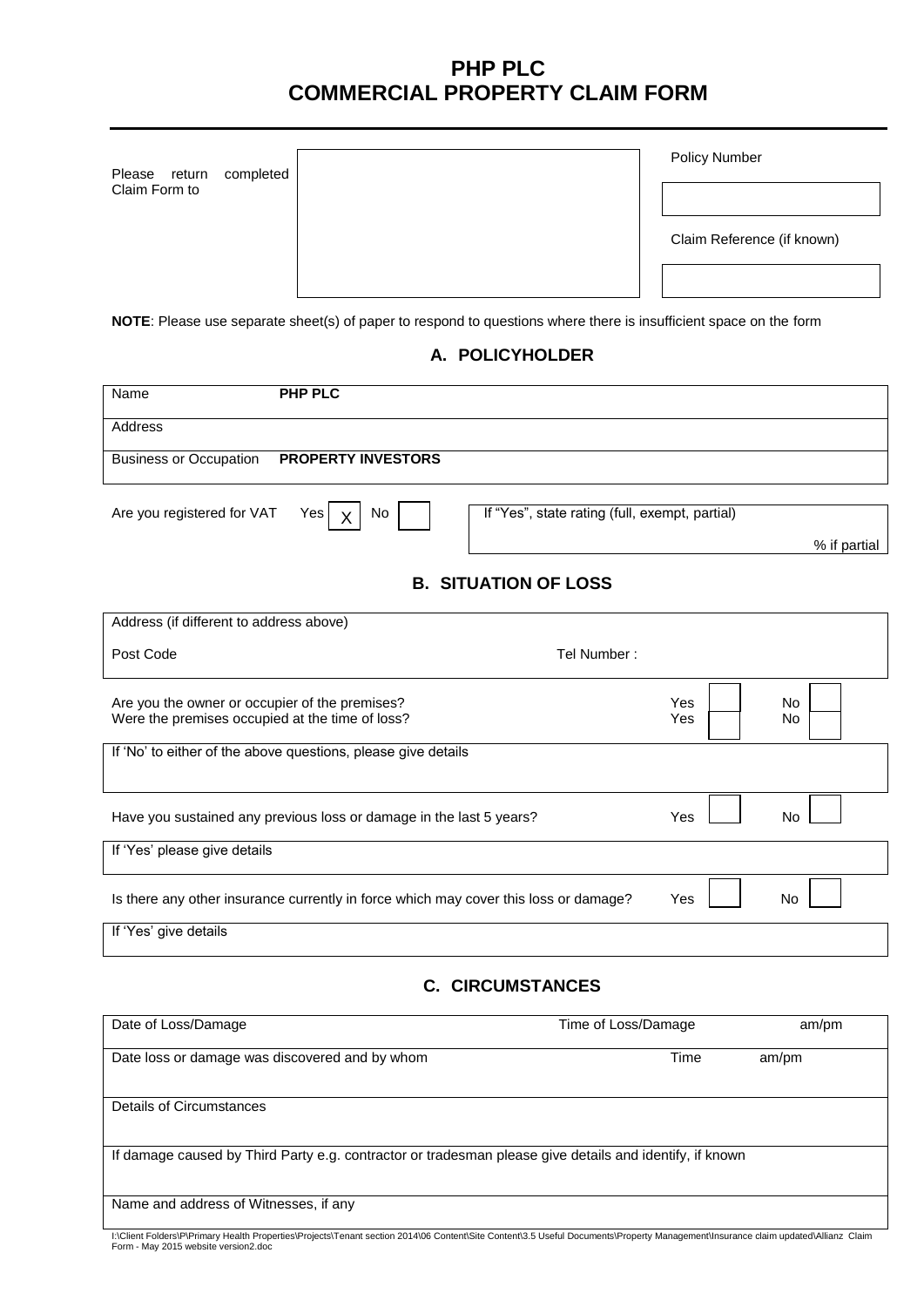| <b>THEFT FROM PREMISES</b> |  |  |
|----------------------------|--|--|

|                                  | How was entrance to and exit from the premises gained?                             |                               |             | <u>IMEFI FRUM PREMISES</u>                                                                                                                          |                                                            |    |                  |  |
|----------------------------------|------------------------------------------------------------------------------------|-------------------------------|-------------|-----------------------------------------------------------------------------------------------------------------------------------------------------|------------------------------------------------------------|----|------------------|--|
| Has the thief been identified    | Yes                                                                                | No                            |             | Has any arrest been made?                                                                                                                           | Yes                                                        | No |                  |  |
|                                  | If 'Yes' to either or the above questions, please give details                     |                               |             |                                                                                                                                                     |                                                            |    |                  |  |
|                                  | Are the premises protected by an alarm?                                            |                               |             |                                                                                                                                                     | Yes                                                        | No |                  |  |
|                                  |                                                                                    |                               |             | If 'Yes' give details of its operations (e.g. bells only, central station connection including maintenance contract)                                |                                                            |    |                  |  |
|                                  | Was alarm operational and activated at the time of loss?                           |                               |             |                                                                                                                                                     | Yes                                                        | No |                  |  |
| If 'No' give further details     |                                                                                    |                               |             |                                                                                                                                                     |                                                            |    |                  |  |
|                                  | Were there any other security measures in place at the time of the loss?           |                               |             |                                                                                                                                                     | Yes                                                        | No |                  |  |
| If 'Yes' give details            |                                                                                    |                               |             |                                                                                                                                                     |                                                            |    |                  |  |
| Were Police informed of loss?    |                                                                                    |                               |             | E. POLICE/OTHER AUTHORITIES<br>If 'Yes', give details including attending officers' name and number, station where based, and when it was reported  | Yes                                                        | No |                  |  |
| Crime Reference (if applicable)  |                                                                                    |                               |             |                                                                                                                                                     |                                                            |    |                  |  |
|                                  | Did any other authorities attend loss e.g. Fire Brigade?                           |                               |             |                                                                                                                                                     | Yes                                                        | No |                  |  |
| If 'Yes', give details           |                                                                                    |                               |             |                                                                                                                                                     |                                                            |    |                  |  |
| If 'Yes', please provide details | Have instructions been given to undertake repairs or otherwise secure the premises |                               |             | F. PROPERTY LOST/DAMAGED                                                                                                                            | Yes                                                        | No |                  |  |
|                                  |                                                                                    |                               |             | Details of Property Damaged (please attach receipts, estimates, invoices as applicable)                                                             |                                                            |    |                  |  |
| Item                             | Who owns the<br>item                                                               | Cost of<br>replacement/repair |             | Age of items and<br>actual cost                                                                                                                     | Amount claimed<br>(taking into<br>account<br>depreciation) |    | Value of salvage |  |
|                                  |                                                                                    |                               |             |                                                                                                                                                     |                                                            |    |                  |  |
|                                  | Do you wish for claim reimbursement to be made by BACS transfer?                   |                               |             | <b>G. PAYMENT DETAILS</b>                                                                                                                           | Yes                                                        | No |                  |  |
|                                  | If 'Yes', please provide the following details:                                    |                               |             |                                                                                                                                                     |                                                            |    |                  |  |
| Name of Tenant/Account Holder -  |                                                                                    |                               |             |                                                                                                                                                     |                                                            |    |                  |  |
| Bank Account No -                |                                                                                    |                               | Sort Code - |                                                                                                                                                     |                                                            |    |                  |  |
|                                  |                                                                                    |                               |             | <b>H. DECLARATION</b><br>I/We hereby declare that the information give is true to the best of my/our knowledge and belief and I/we claim the amount |                                                            |    |                  |  |

I:∖Client Folders∖P\Primary Health Properties\Projects\Tenant section 2014\06 Content\Site Content\3.5 Useful Documents\Property Management\Insurance claim updated\Allianz Claim<br>Form - May 2015 website version2.doc

stated above in respect of the items mentioned.